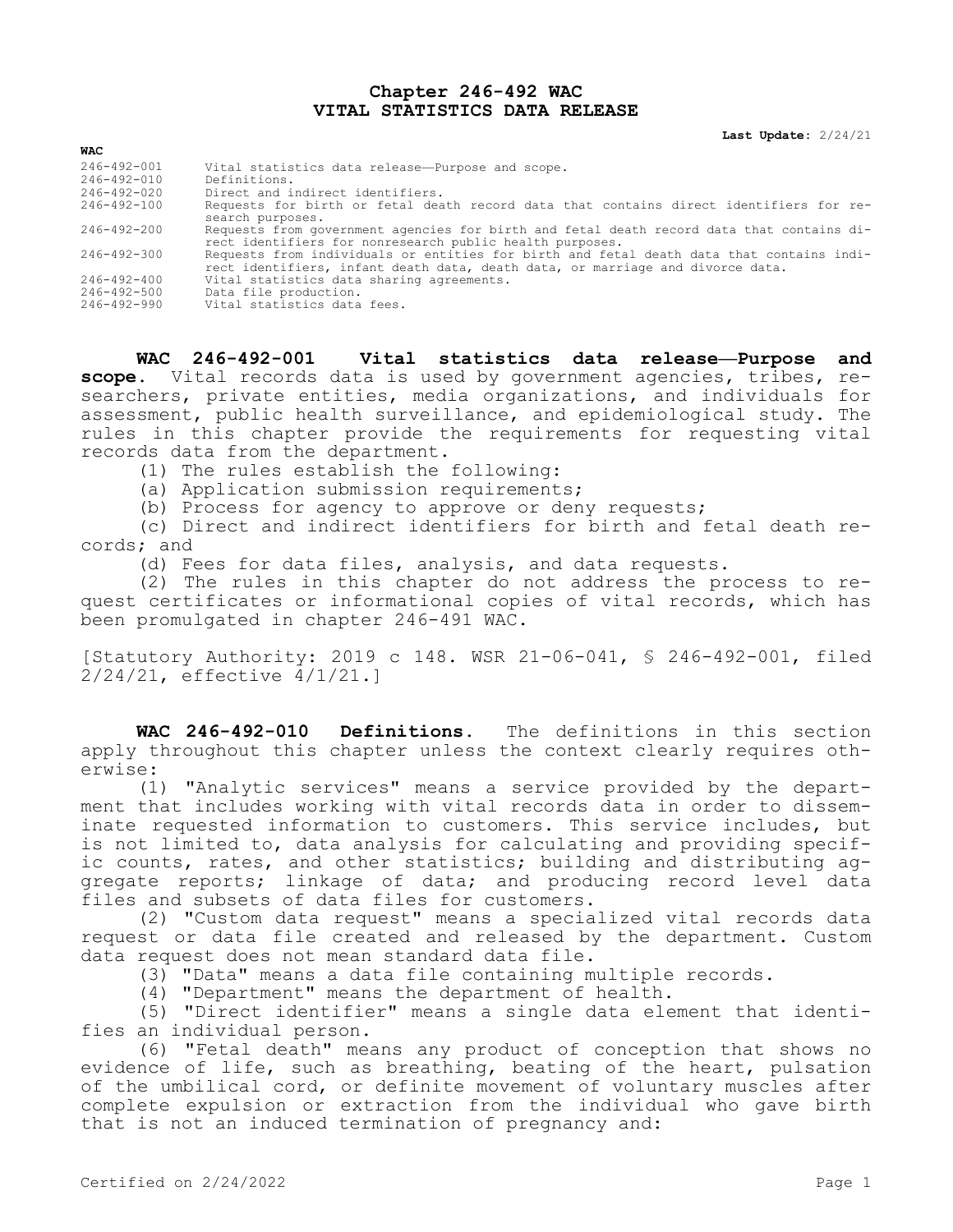(a) Has completed twenty or more weeks of gestation as calculated from the date the last menstrual period of the individual who gave birth began, to the date of expulsion or extraction; or

(b) Weighs three hundred fifty grams or more, if weeks of gestation are not known.

(7) "General data inquiry request" means a request for information that can be answered with use of vital records data, but without the need for extensive investigation, analysis, report building or data file production.

(8) "Government agencies" includes state boards, commissions, committees, departments, educational institutions, or other state agencies which are created by or pursuant to statute, other than courts and the legislature; county or city agencies, United States federal agencies, and federally recognized tribes and tribal organizations.

(9) "Human research review board" is a standing institutional review board operating under chapter 42.48 RCW.

(10) "Indirect identifier" means a single data element that on its own does not identify an individual person, but when combined with other indirect identifiers can be used to identify an individual person.

(11) "Individual" means a natural person.

(12) "Infant death" means a death of a child under one year of age.

(13) "Public health purpose" means a purpose that seeks to support or evaluate public health activities, which include, but are not limited to, health surveillance; identifying population health trends; health assessments; implementing educational programs; program evaluation; developing and implementing policies; determining needs for access to services and administering services; creating emergency response plans; promoting healthy lifestyles; and preventing, detecting, and responding to infectious diseases, injury, and chronic and inheritable conditions. Public health purpose does not include research as defined in this section.

(14) "Research" means a systematic investigation, including research development, testing, and evaluation, designed to develop or contribute to generalizable knowledge. Activities that meet this definition constitute research for purposes of this policy, whether or not they are conducted or supported under a program that is considered research for other purposes.

(15) "Secretary" means the secretary of the department of health.

(16) "Standard data file" means routine statewide vital records data created and released by the department. Standard data file does not mean specialized custom data requests and data files.

(17) "State" means Washington state unless otherwise specified.

(18) "State registrar" means the person appointed by the secretary to administer the vital records system under RCW 70.58A.030.

(19) "Vital record" or "record" means a report of a vital life event that has been registered and supporting documentation.

(20) "Vital statistics" means the aggregated data derived from vital records, including related reports, and supporting documentation.

[Statutory Authority: 2019 c 148. WSR 21-06-041, § 246-492-010, filed 2/24/21, effective 4/1/21.]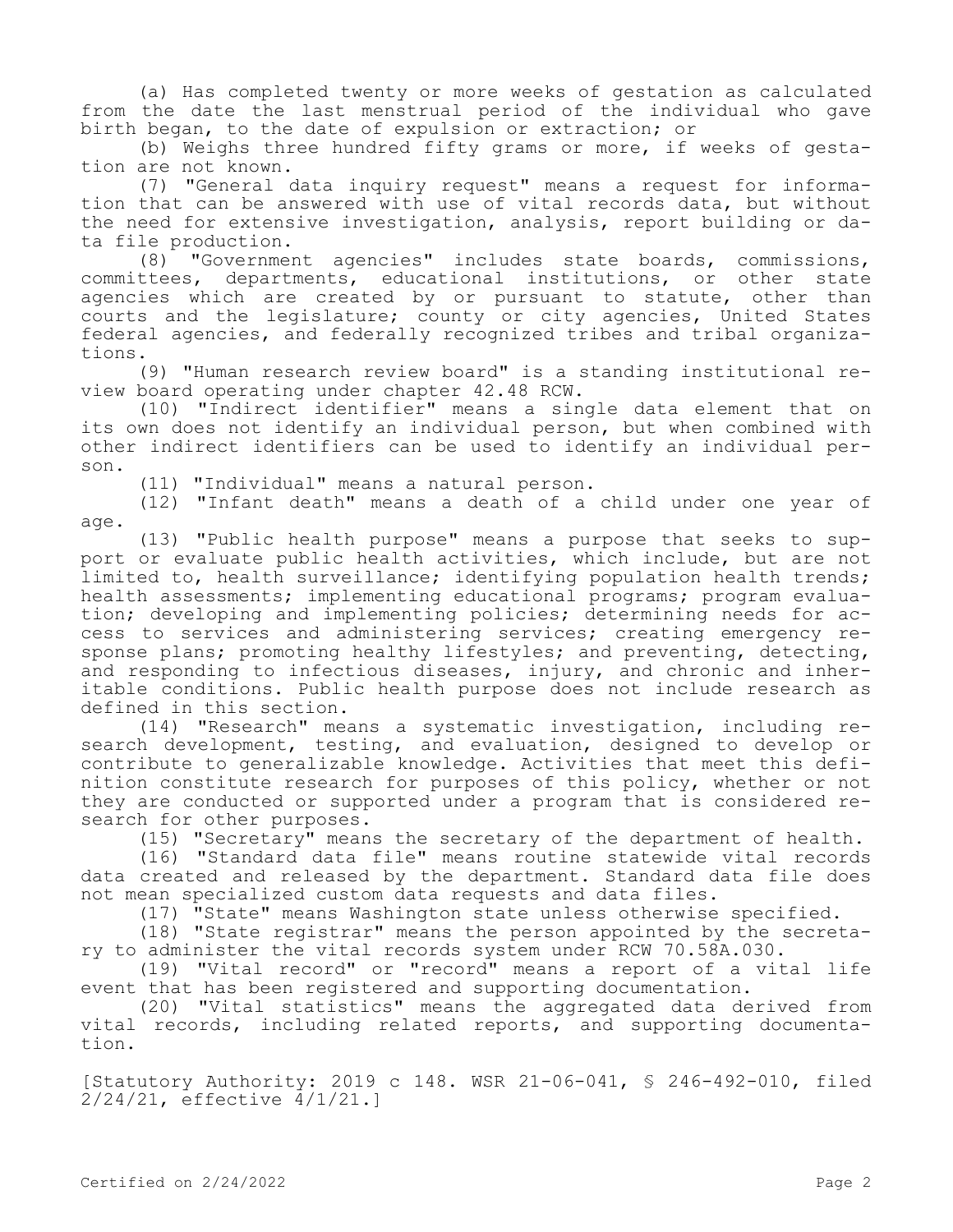**WAC 246-492-020 Direct and indirect identifiers.** (1) The department may disclose vital records information for persons named in any birth, death, or fetal death record in accordance with chapter 70.58A RCW and this chapter.

(2) The department may aggregate data from birth and fetal death records, and may release such aggregated data with either direct identifiers or indirect identifiers, or both, in accordance with chapter 70.58A RCW and this chapter.

(3) Birth record direct and indirect identifiers are as follows:

| Birth Record Item                                                 | Direct or Indirect<br>Identifier |
|-------------------------------------------------------------------|----------------------------------|
| Child Name                                                        | Direct Identifier                |
| Child Date of Birth                                               | <b>Indirect Identifier</b>       |
| Child Time of Birth                                               | Indirect Identifier              |
| Child Sex                                                         | Indirect Identifier              |
| Type of Birthplace                                                | Indirect Identifier              |
| Planned Birthplace, if<br>different                               | Indirect Identifier              |
| Name of Facility                                                  | Direct Identifier                |
| County of Birth                                                   | Indirect Identifier              |
| City of Birth                                                     | Indirect Identifier              |
| Mother/Parent Name                                                | Direct Identifier                |
| Mother/Parent Date of Birth                                       | Indirect Identifier              |
| Mother/Parent Birthplace                                          | Indirect Identifier              |
| Mother/Parent Social Security<br>Number                           | Direct Identifier                |
| Do you want to get a Social<br>Security Number for your<br>child? | Indirect Identifier              |
| Mother/Parent Residence:<br>Number and Street                     | Direct Identifier                |
| Mother/Parent Residence:<br>City/County                           | Indirect Identifier              |
| Mother/Parent Residence:<br>Country                               | Indirect Identifier              |
| Mother/Parent Residence:<br>State                                 | Indirect Identifier              |
| Mother/Parent Residence: Zip<br>Code                              | Indirect Identifier              |
| Mother/Parent Tribal<br>Reservation                               | Indirect Identifier              |
| Mother/Parent Residence<br>Inside City Limits?                    | Indirect Identifier              |
| Mother/Parent Length at<br><b>Current Residence</b>               | Indirect Identifier              |
| Mother/Parent Telephone<br>Number                                 | Direct Identifier                |
| Mother/Parent Mailing<br>Address: Number and Street               | Direct Identifier                |
| Mother/Parent Mailing<br>Address: Country                         | Indirect Identifier              |
| Mother/Parent Mailing<br>Address: State                           | Indirect Identifier              |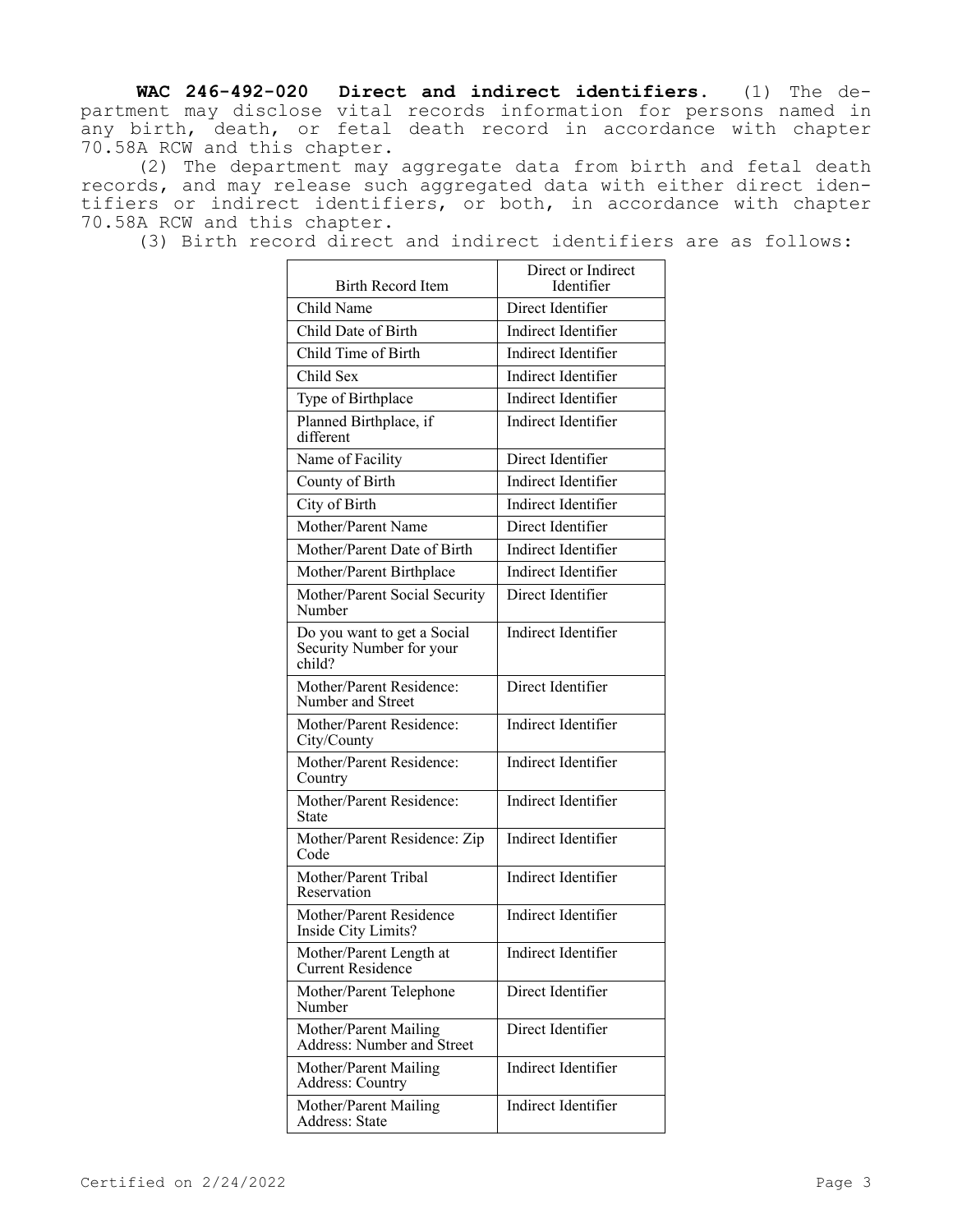| <b>Birth Record Item</b>                                                                                            | Direct or Indirect<br>Identifier |
|---------------------------------------------------------------------------------------------------------------------|----------------------------------|
| Mother/Parent Mailing<br>Address: City                                                                              | Indirect Identifier              |
| Mother/Parent Mailing<br>Address: Zip Code                                                                          | Indirect Identifier              |
| Mother/Parent Occupation                                                                                            | Indirect Identifier              |
| Mother/Parent Industry                                                                                              | Indirect Identifier              |
| Mother/Parent Education<br>Level                                                                                    | <b>Indirect Identifier</b>       |
| Mother/Parent Hispanic<br>Origin?                                                                                   | Indirect Identifier              |
| Mother/Parent Race                                                                                                  | Indirect Identifier              |
| Mother/Parent Current Height                                                                                        | Indirect Identifier              |
| Mother/Parent Prepregnancy<br>Weight                                                                                | Indirect Identifier              |
| Were WIC benefits utilized<br>during pregnancy?                                                                     | Indirect Identifier              |
| Cigarette Smoking Before and<br>During Pregnancy                                                                    | Indirect Identifier              |
| Mother/Parent Marital Status                                                                                        | <b>Indirect Identifier</b>       |
| Father/Parent Name                                                                                                  | Direct Identifier                |
| Father/Parent Date of Birth                                                                                         | Indirect Identifier              |
| Father/Parent Birthplace                                                                                            | Indirect Identifier              |
| Father/Parent Social Security<br>Number                                                                             | Direct Identifier                |
| Father/Parent Occupation                                                                                            | Indirect Identifier              |
| Father/Parent Industry                                                                                              | Indirect Identifier              |
| Father/Parent Education Level                                                                                       | Indirect Identifier              |
| Father/Parent Hispanic<br>Origin?                                                                                   | Indirect Identifier              |
| Father/Parent Race                                                                                                  | Indirect Identifier              |
| Date of First Prenatal Care<br>Visit                                                                                | Indirect Identifier              |
| Date of Last Prenatal Care<br>Visit                                                                                 | Indirect Identifier              |
| <b>Total Number of Prenatal</b><br><b>Visits During Pregnancy</b>                                                   | Indirect Identifier              |
| Number of Previous Live<br><b>Births</b>                                                                            | Indirect Identifier              |
| Date of Last Live Birth                                                                                             | Indirect Identifier              |
| Number of Pregnancy<br>Outcomes                                                                                     | Indirect Identifier              |
| Date of Last Other Pregnancy<br>Outcomes                                                                            | Indirect Identifier              |
| Date Last Normal Menses<br>Began                                                                                    | Indirect Identifier              |
| Mother/Parent Weight at<br>Delivery                                                                                 | Indirect Identifier              |
| Was mother/parent transferred<br>to higher level care for<br>maternal medical or fetal<br>indications for delivery? | Indirect Identifier              |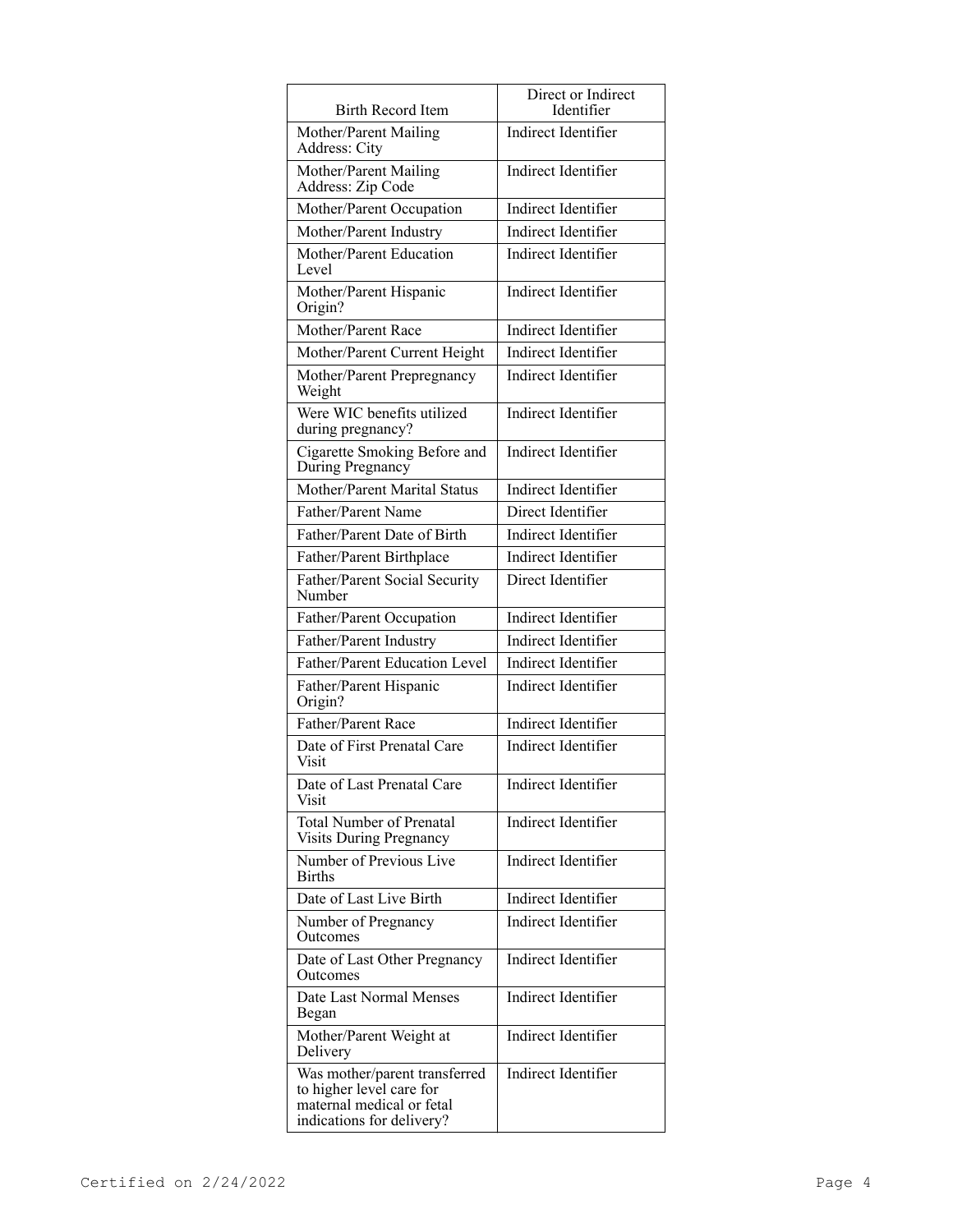| <b>Birth Record Item</b>                                     | Direct or Indirect<br>Identifier |
|--------------------------------------------------------------|----------------------------------|
| Principle Source of Payment<br>for Delivery                  | Indirect Identifier              |
| <b>Birth Weight</b>                                          | Indirect Identifier              |
| <b>Infant Head Circumference</b>                             | <b>Indirect Identifier</b>       |
| Obstetric Estimate of<br>Gestation                           | Indirect Identifier              |
| Apgar Score                                                  | Indirect Identifier              |
| Plurality                                                    | Indirect Identifier              |
| <b>Birth Order</b>                                           | Indirect Identifier              |
| Was infant transferred within<br>24 hours of delivery?       | <b>Indirect Identifier</b>       |
| Is infant living at the time of<br>report?                   | Indirect Identifier              |
| Is infant being breastfed?                                   | Indirect Identifier              |
| Risk Factors in this Pregnancy                               | Indirect Identifier              |
| Infections Present and/or<br><b>Treated During Pregnancy</b> | Indirect Identifier              |
| Maternal Morbidity                                           | Indirect Identifier              |
| Method of Delivery                                           | Indirect Identifier              |
| <b>Obstetric Procedures</b>                                  | Indirect Identifier              |
| Onset of Labor                                               | Indirect Identifier              |
| Characteristics of Labor and<br>Delivery                     | Indirect Identifier              |
| Abnormal Conditions of the<br>Newborn                        | Indirect Identifier              |
| Congenital Anomalies of the<br>Newborn                       | Indirect Identifier              |
| <b>Attendant Name</b>                                        | Direct Identifier                |
| <b>Attendant Title</b>                                       | Indirect Identifier              |
| NPI of person delivering the<br>baby                         | Direct Identifier                |
| Certifier Name                                               | Direct Identifier                |
| Certifier Title                                              | Indirect Identifier              |
| Date Certified                                               | Indirect Identifier              |

(4) Fetal death record direct and indirect identifiers are as follows:

| <b>Fetal Death Record Item</b> | Direct or Indirect<br>Identifier |
|--------------------------------|----------------------------------|
| Fetus Name                     | Direct Identifier                |
| <b>Fetus Sex</b>               | Indirect Identifier              |
| Fetus Date of Delivery         | Indirect Identifier              |
| Fetus Time of Delivery         | Indirect Identifier              |
| Type of Birthplace             | Indirect Identifier              |
| Name of Facility               | Direct Identifier                |
| <b>Facility ID</b>             | Indirect Identifier              |
| Location of Delivery           | Direct Identifier                |
| Zip Code of Delivery           | Indirect Identifier              |
| County of Delivery             | Indirect Identifier              |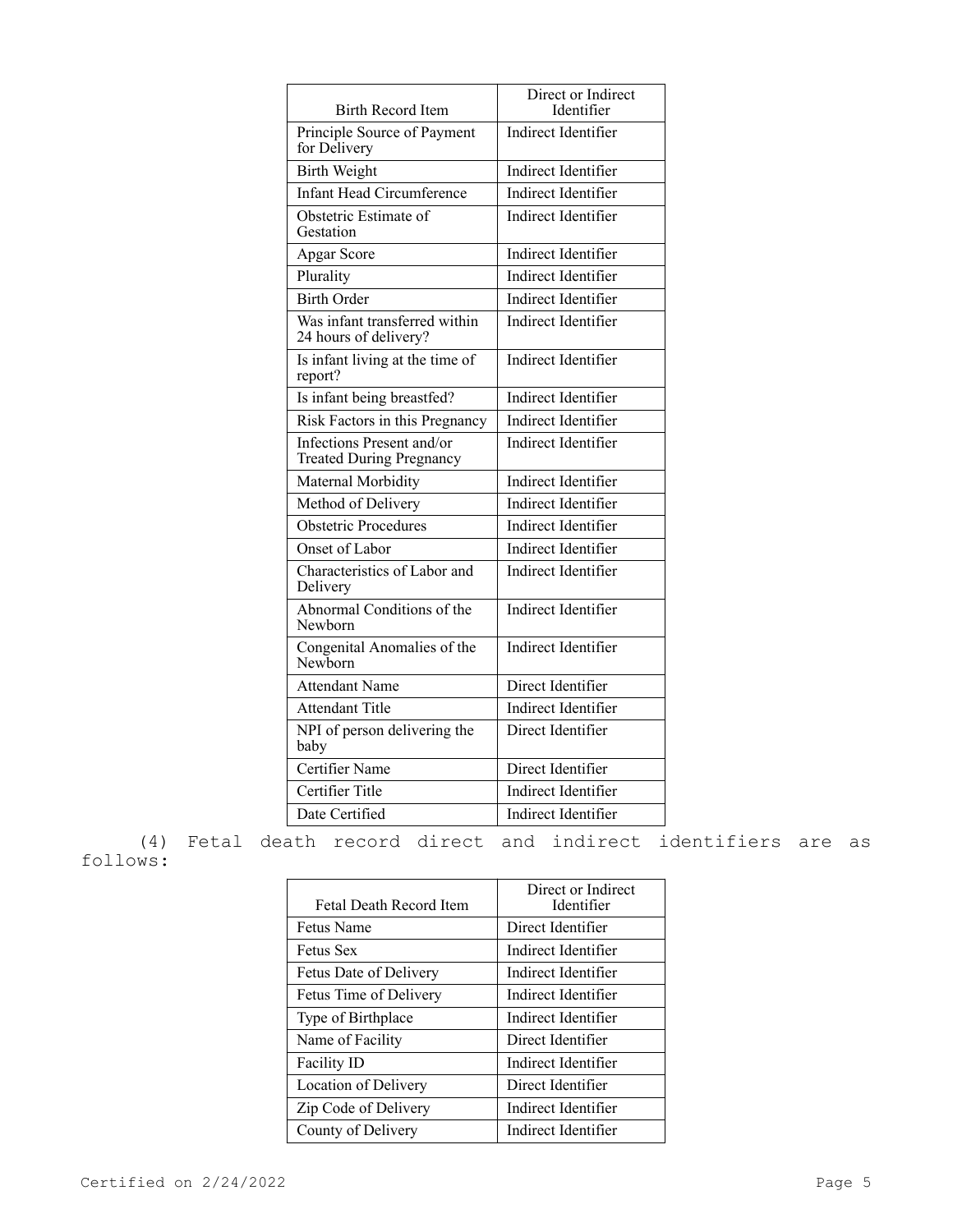|                                                        | Direct or Indirect  |
|--------------------------------------------------------|---------------------|
| Fetal Death Record Item                                | Identifier          |
| Mother/Parent Name                                     | Direct Identifier   |
| Mother/Parent Date of Birth                            | Indirect Identifier |
| Mother/Parent Birthplace                               | Indirect Identifier |
| Mother/Parent Residence:<br>Number and Street          | Direct Identifier   |
| Mother/Parent Residence:<br>City/County                | Indirect Identifier |
| Mother/Parent Residence:<br>Country                    | Indirect Identifier |
| Mother/Parent Residence:<br>State                      | Indirect Identifier |
| Mother/Parent Residence: Zip<br>Code                   | Indirect Identifier |
| Mother/Parent Tribal<br>Reservation                    | Indirect Identifier |
| Mother/Parent Residence<br>Inside City Limits?         | Indirect Identifier |
| Mother/Parent Length at<br>Current Residence           | Indirect Identifier |
| Father/Parent Name                                     | Direct Identifier   |
| Father/Parent Date of Birth                            | Indirect Identifier |
| Father/Parent Birthplace                               | Indirect Identifier |
| Name of Person Completing<br>Cause of Death            | Direct Identifier   |
| Title of Person Completing<br>Cause of Death           | Indirect Identifier |
| Date Signed by Person<br>Completing Cause of Death     | Indirect Identifier |
| Name of Person Delivering<br>Fetus                     | Direct Identifier   |
| Title of Person Delivering<br>Fetus                    | Indirect Identifier |
| NPI of Person Delivering<br>Fetus                      | Direct Identifier   |
| Method of Disposition                                  | Indirect Identifier |
| Date of Disposition                                    | Indirect Identifier |
| Place of Disposition                                   | Indirect Identifier |
| Location of Disposition                                | Indirect Identifier |
| Name of Funeral Facility                               | Indirect Identifier |
| Address of Funeral Facility                            | Indirect Identifier |
| Initiating Cause/Condition                             | Indirect Identifier |
| Other Significant Causes or<br>Conditions              | Indirect Identifier |
| <b>Estimated Time of Fetal</b><br>Death                | Indirect Identifier |
| Was an autopsy performed?                              | Indirect Identifier |
| Was a histological placental<br>examination performed? | Indirect Identifier |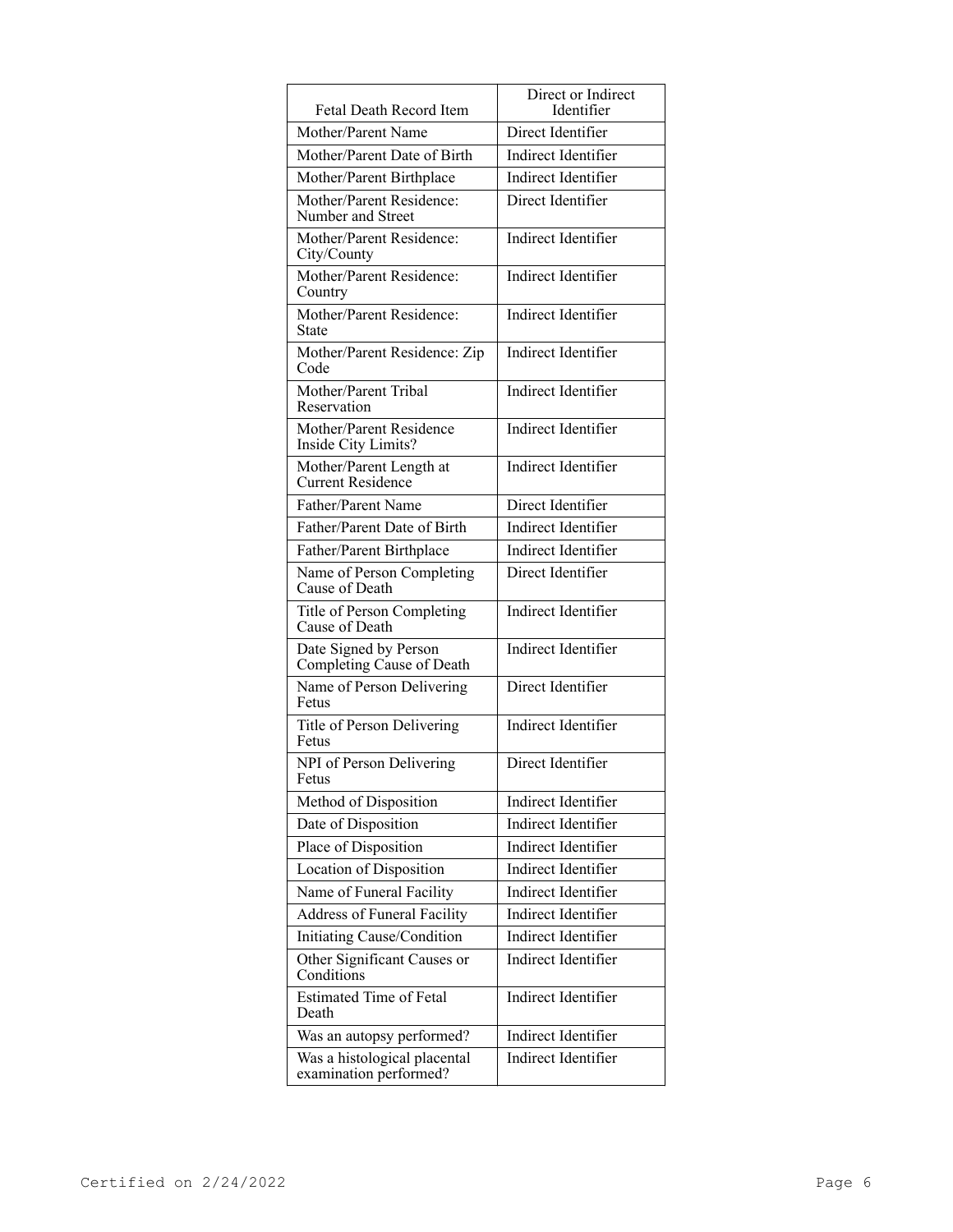| Fetal Death Record Item                                                                                      | Direct or Indirect<br>Identifier |
|--------------------------------------------------------------------------------------------------------------|----------------------------------|
| Were autopsy or histological<br>placental examination results<br>used in determining the cause<br>of death?  | Indirect Identifier              |
| Date Received by County<br>Registrar                                                                         | Indirect Identifier              |
| Weight of Fetus                                                                                              | Indirect Identifier              |
| Obstetric Estimate of<br>Gestation                                                                           | Indirect Identifier              |
| Plurality                                                                                                    | Indirect Identifier              |
| <b>Birth Order</b>                                                                                           | Indirect Identifier              |
| Mother/Parent Education                                                                                      | Indirect Identifier              |
| Mother/Parent of Hispanic<br>Origin?                                                                         | Indirect Identifier              |
| Mother/Parent Race                                                                                           | Indirect Identifier              |
| Mother/Parent Occupation                                                                                     | Indirect Identifier              |
| Mother/Parent Industry                                                                                       | Indirect Identifier              |
| Mother/Parent Marital Status                                                                                 | Indirect Identifier              |
| Mother/Parent Height                                                                                         | Indirect Identifier              |
| Did mother/parent get WIC<br>food for herself during this<br>pregnancy?                                      | Indirect Identifier              |
| Mother/Parent Prepregnancy<br>Weight                                                                         | Indirect Identifier              |
| Mother/Parent Weight at<br>Delivery                                                                          | Indirect Identifier              |
| Date Last Normal Menses<br>Began                                                                             | Indirect Identifier              |
| Date of First Prenatal Care<br>Visit                                                                         | Indirect Identifier              |
| Date of Last Prenatal Care<br>Visit                                                                          | Indirect Identifier              |
| <b>Total Number of Prenatal</b><br>Visits for this Pregnancy                                                 | Indirect Identifier              |
| Number of Previous Live<br><b>Births</b>                                                                     | Indirect Identifier              |
| Number of other Pregnancy<br>Outcomes                                                                        | Indirect Identifier              |
| Cigarette Smoking Before and<br>During Pregnancy                                                             | Indirect Identifier              |
| Was mother transferred to<br>higher level care for maternal<br>medical or fetal indications<br>for delivery? | Indirect Identifier              |
| Father/Parent Education                                                                                      | Indirect Identifier              |
| Father/Parent Hispanic Origin                                                                                | Indirect Identifier              |
| Father/Parent Race                                                                                           | Indirect Identifier              |
| Father/Parent Occupation                                                                                     | Indirect Identifier              |
| Father/Parent Industry                                                                                       | Indirect Identifier              |
| Risk Factors in this Pregnancy                                                                               | Indirect Identifier              |
| Method of Delivery                                                                                           | Indirect Identifier              |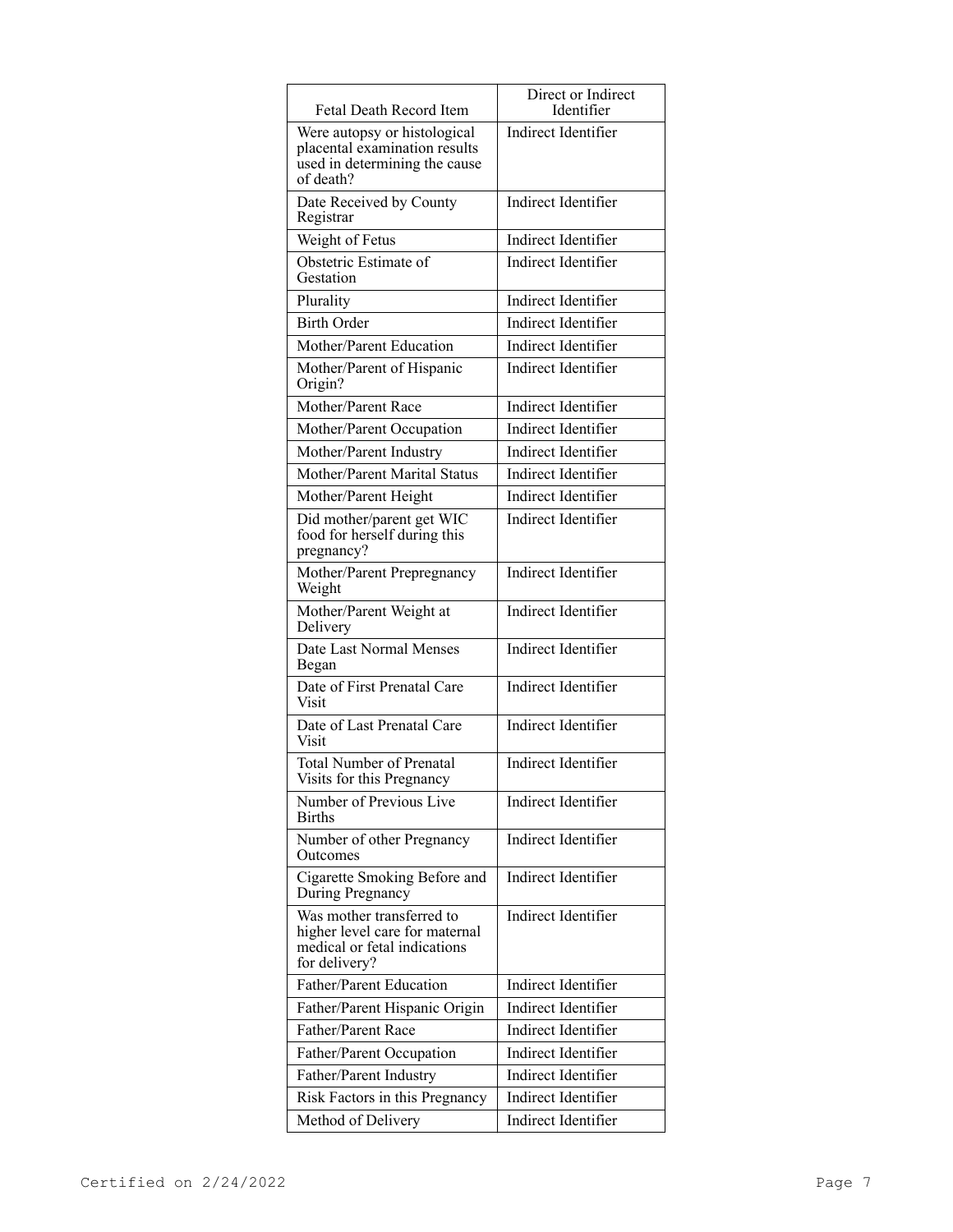| Fetal Death Record Item                                       | Direct or Indirect<br>Identifier |
|---------------------------------------------------------------|----------------------------------|
| Congenital Anomalies of the<br>Fetus                          | Indirect Identifier              |
| Maternal Morbidity                                            | Indirect Identifier              |
| Infections Present and/or<br>Treated During this<br>Pregnancy | Indirect Identifier              |

(5) The department may release data files linked with birth or fetal death record items. When data files are released by the department in a form or format that is linked with birth or fetal death data, the linked data will be treated with the same restrictions as the most restrictive record item in the linked birth and fetal death data files.

(6) The department may calculate additional data items from the birth or fetal death record items listed in subsections (3) and (4) of this section. These calculated data items shall maintain the same direct or indirect identifier categorization as the most restrictive record items listed in subsections (3) and (4) of this section from which the department derived the additional calculated data.

(7) The department may deidentify birth or fetal death record items listed in subsections (3) and (4) of this section that are direct identifiers. The department may release such deidentified items as an indirect identifier.

(8) The department may limit or restrict the release of vital record items in data files to maintain confidentiality standards and protect the information for persons named in any birth, death, or fetal death record.

[Statutory Authority: 2019 c 148. WSR 21-06-041, § 246-492-020, filed 2/24/21, effective 4/1/21.]

**WAC 246-492-100 Requests for birth or fetal death record data that contains direct identifiers for research purposes.** (1) A researcher requesting birth or fetal death record data that contains direct identifiers for research purposes must comply with the requirements of chapter 70.58A RCW and this section. The department will not release data to a researcher requesting data from the department until all the requirements of this section have been completed to the satisfaction of the state registrar.

(2) A researcher submitting a data request under this section must submit all of the following to the department:

(a) A completed records request form associated with the human research review board application that contains all the information required in subsection (3) of this section;

(b) Approval from the human research review board of the research proposal for which the data is being requested;

(c) A signed confidentiality agreement with the department; and

(d) All fees required by WAC 246-492-990.

(3) A researcher submitting a data request under this section must submit all of the following information on the records request form provided by the human research review board to the state registrar for review and approval:

(a) Project title;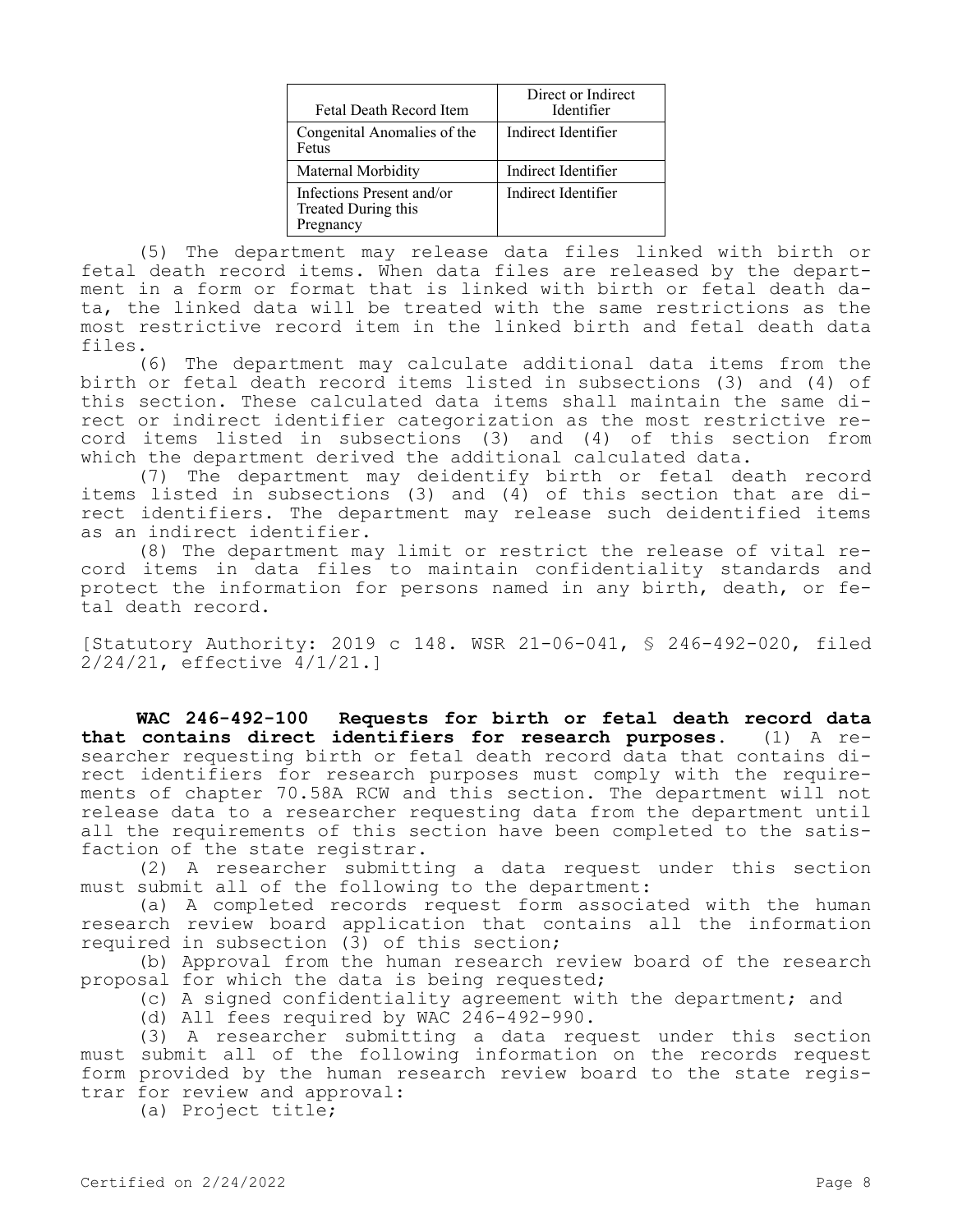(b) Principal investigator name, title, and contact information (telephone number and email address);

(c) Study abstract that includes:

(i) Description of the proposed research study and objectives;

(ii) Research study design and analysis plan;

(iii) Duration of research study;

(iv) The plan for dissemination of the results and a certification that the researcher will abide by the department's small numbers guidelines in the dissemination of results; and

(v) A plan for the return or destruction of the information at the conclusion of the research study.

(d) Vital records data elements needed to complete the research study;

(e) Years of the requested data; and

(f) Geographic area of interest of the research study.

(4) The state registrar may request additional information regarding the research proposal. If additional information is requested, the researcher must submit the information within thirty days of the state registrar's request or the request for data may be denied.

(5) If the researcher submitting a data request under this section receives an exempt determination letter from the human research review board, the researcher may:

(a) If the researcher is a governmental agency and will use the data for a public health purpose, comply with the provisions of WAC 246-492-200; or

(b) Submit a request to receive data pursuant to WAC 246-492-300.

(6) The state registrar may deny a request for data for research purposes if the researcher submitting a data request under this section fails to meet the requirements of this section or chapter 70.58A RCW, or for the reasons permitted by chapter 70.58A RCW. If the state registrar denies a request under this section, the researcher may appeal the decision by requesting a brief adjudicative proceeding pursuant to WAC 246-10-501 through 246-10-505, and RCW 70.58A.550.

[Statutory Authority: 2019 c 148. WSR 21-06-041, § 246-492-100, filed 2/24/21, effective 4/1/21.]

**WAC 246-492-200 Requests from government agencies for birth and fetal death record data that contains direct identifiers for nonre-**<br>**search public health purposes.** (1) A government agency requesting **search public health purposes.** (1) A government agency requesting birth and fetal death record data that contains direct identifiers for nonresearch public health purposes must comply with the requirements of chapter 70.58A RCW and this section. The department will not release data to a government agency requesting data from the department pursuant to this section until all the requirements of this section have been completed to the satisfaction of the state registrar.

(2) A government agency submitting a data request under this section from the department for nonresearch public health purposes must submit all of the following to the department in the form or format required by the state registrar:

(a) A completed application on the form provided by the department;

(b) A signed data sharing agreement with the department that conforms with WAC 246-492-400;

(c) All information required in subsection (3) of this section; and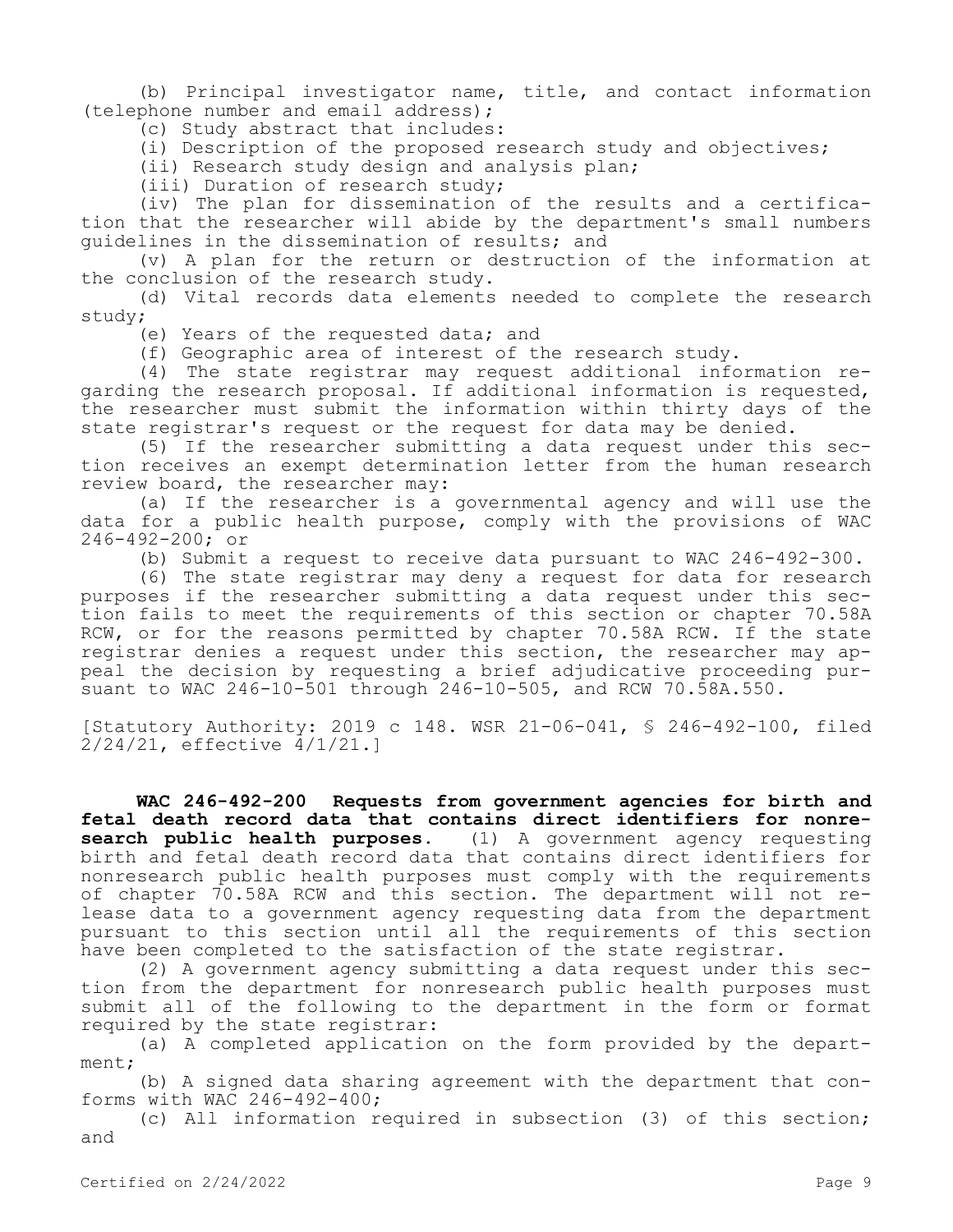(d) All fees required by WAC 246-492-990.

(3) A government agency submitting a data request under this section from the department for nonresearch public health purposes must submit to the state registrar all of the following information:

(a) Name, title, organizational affiliation, and contact information (mailing address, telephone number, and email address) of the requestor, the organization official authorized to execute agreements, the organization information technology security officer, and organization privacy officer;

(b) Purpose or intended use of the data being requested;

(c) Justification of how the purpose or intended use of the data meets the definition of a public health purpose;

(d) Length of time and frequency of the data being requested;

(e) State if any contact with subjects is proposed, provide justification of why and how this achieves the public health purpose, and the methods that will be used for contacting subjects;

(f) Physical and electronic security measures to be taken to assure confidentiality and security of identifying information, including stored information;

(g) Provision for return or destruction of the information at the conclusion of use;

(h) Geographic area of interest;

(i) Names and titles of all persons who will have access to the data;

(j) The plan for use of the data and certification to abide by the department's small numbers guidelines;

(k) Vital records data elements needed to achieve the public health purpose; and

(l) Years of the requested data.

(4) The state registrar may request additional information regarding the request for birth and fetal death record data for public health purposes. If additional information is requested, the government agency must submit the information within thirty days of the state registrar's request or the request for data may be denied.

(5) If the state registrar determines the request for data submitted pursuant to this section is in fact for research purposes, the state registrar will require the government agency to comply with the provisions of WAC 246-492-100.

(6) If the state registrar suspects or is unsure if the request for data submitted pursuant to this section is for research purposes, the state registrar may require the government agency to comply with the provisions of WAC 246-492-100.

(7) The state registrar may deny a request for data for nonresearch public health purposes if the government agency fails to meet the requirements of this section or chapter 70.58A RCW, or for the reasons permitted by chapter 70.58A RCW. If the state registrar denies a request under this section, the government agency may appeal the decision by requesting a brief adjudicative proceeding pursuant to WAC 246-10-501 through 246-10-505, and RCW 70.58A.550.

[Statutory Authority: 2019 c 148. WSR 21-06-041, § 246-492-200, filed 2/24/21, effective 4/1/21.]

**WAC 246-492-300 Requests from individuals or entities for birth and fetal death data that contains indirect identifiers, infant death**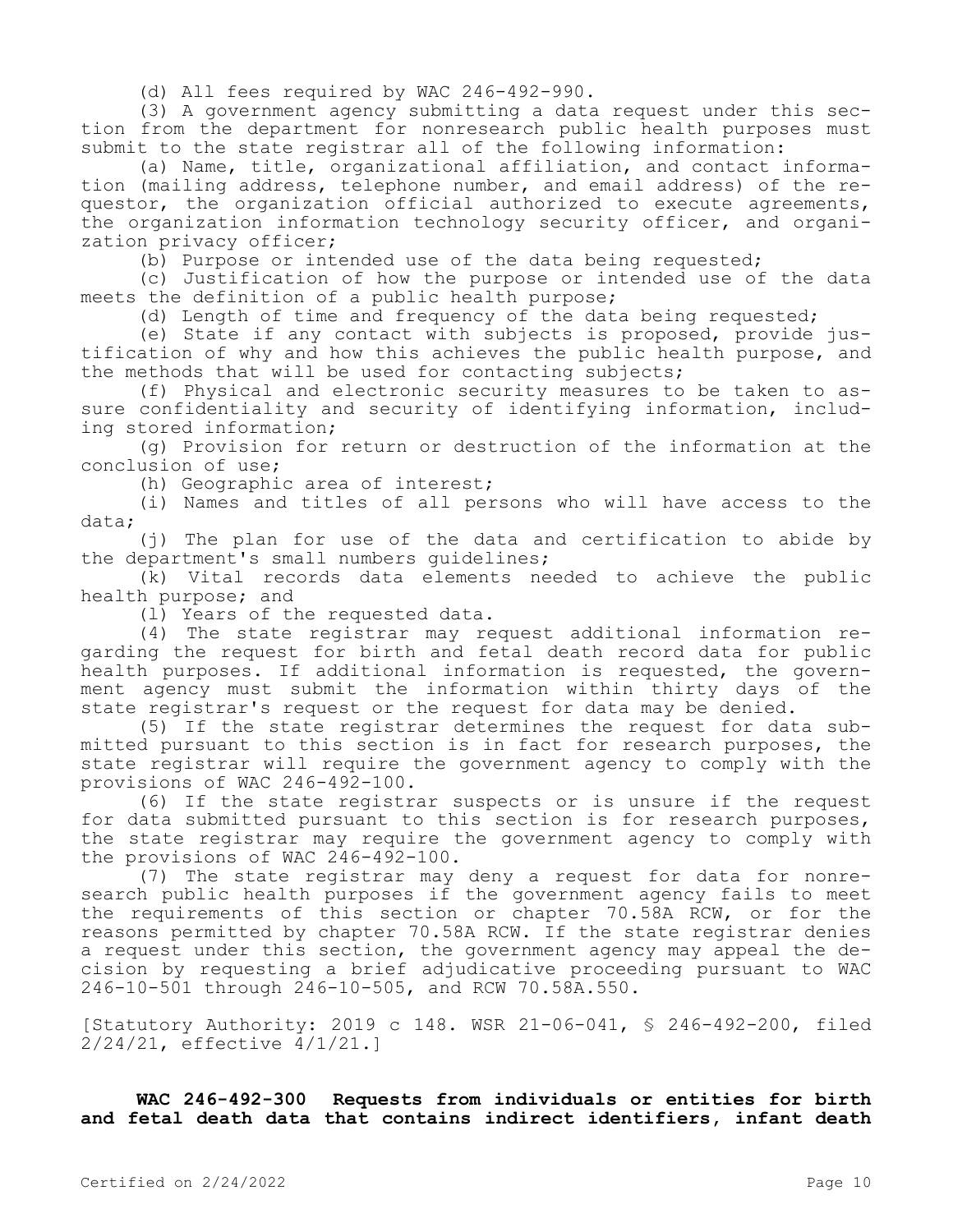**data, death data, or marriage and divorce data.** (1) This section applies to the following data requests:

(a) Birth and fetal death data that contains only indirect identifiers;

(b) Infant death data that contains indirect identifiers;

(c) Death data files; and

(d) Marriage and divorce data files.

(2) All requests for data under this section must comply with the requirements of chapter 70.58A RCW and this section. The department will not release data to an individual or entity requesting data from the department pursuant to this section until all the requirements of this section have been completed to the satisfaction of the state registrar.

(3) The data released pursuant to this section will only be in the data file format prescribed by the state registrar.

(4) An individual or entity submitting a data request under this section must submit all of the following on the form or in the format required by the state registrar:

(a) A completed application on the form provided by the department;

(b) A signed data sharing agreement with the department that conforms with WAC 246-492-400;

(c) All information required in subsection (5) of this section; and

(d) All fees required by WAC 246-492-990.

(5) An individual or entity submitting a data request under this section must submit all of the following information to the state registrar:

(a) Name, title, organizational affiliation, and contact information (mailing address, telephone number, and email address) of the requestor, the organization official authorized to execute agreements, the organization information technology security officer, and the organization privacy officer;

(b) Purpose or intended use of the data being requested;

(c) Length of time data is needed or length of the project;

(d) For requests of death, marriage, or divorce data only: State if any contact with subjects is proposed and provide justification why;

(e) Physical and electronic security measures to be taken to assure confidentiality and security of identifying information including storage of data, and provision for return or destruction of the information at the conclusion of use;

(f) Geographic area of interest;

(g) Names and titles of all persons who will have access to the data;

(h) The plan for dissemination of the results and certification to abide by the department's small numbers guidelines; and

(i) Type of vital records data and years requested.

(6) The state registrar may request additional information regarding the request for data under this section. If additional information is requested, the individual or entity must submit the information within thirty days of the state registrar's request or the request for data may be denied.

(7) To comply with chapter 42.48 RCW, the state registrar may require the requesting individual or entity to comply with provisions of WAC 246-492-100, if the state registrar determines the request for da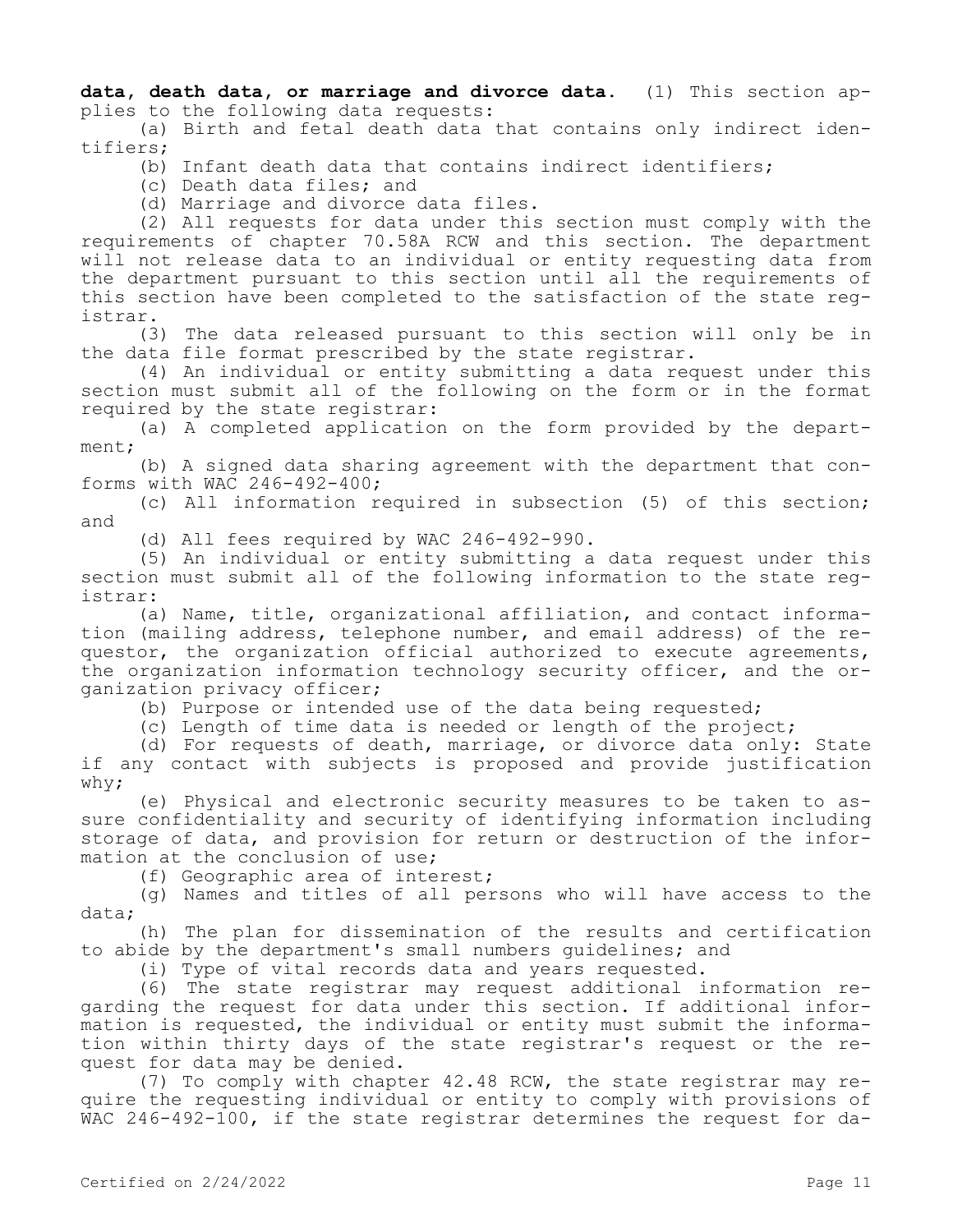ta submitted pursuant to this section may be used for research purposes on live human subjects.

(8) The individual or entity must download the data from the secured file transfer site within two weeks. If after the two weeks, the requestor has not retrieved the data, the individual or entity must submit a new request and payment.

(9) The state registrar may permit the local deputy registrar to release death data to a requesting entity in a format prescribed by the state registrar upon a signed data sharing agreement with the department. A local deputy registrar permitted by the state registrar to release death data shall require the entity receiving the death data from the local deputy registrar to sign a data sharing agreement with the local deputy registrar. The local deputy registrar can only release the following information:

- (a) Decedent's name;
- (b) Date of death;
- (c) Date of birth;
- (d) Date filed;
- (e) Age of decedent;
- (f) Gender of decedent;
- (g) Decedent's residence city and state; and
- (h) County of death.

(10) The state registrar may deny a request if the individual or entity fails to meet the requirements of this section or chapter 70.58A RCW, or for reasons permitted by chapter 70.58A RCW. If the state registrar denies a request under this section, the individual or entity may appeal the decision by requesting a brief adjudicative proceeding pursuant to WAC 246-10-501 through 246-10-505, and RCW 70.58A.550.

[Statutory Authority: 2019 c 148. WSR 21-06-041, § 246-492-300, filed 2/24/21, effective 4/1/21.]

**WAC 246-492-400 Vital statistics data sharing agreements.** (1) All written data sharing agreements with the department for the release of vital records data must comply with the requirements of chapter 70.58A RCW and this section.

(2) A data sharing agreement with the department is required for the following:

(a) Government agencies requesting birth and fetal death record data that contains direct identifiers for nonresearch public health purposes;

(b) Individuals or entities requesting birth and fetal death record data that contains only indirect identifiers;

(c) Individuals or entities requesting infant death data that contains indirect identifiers;

(d) Individuals or entities requesting death, marriage, or divorce record data; and

(e) Government agencies requesting vital records in the conduct of official duties as permitted by chapter 70.58A RCW.

(3) The department may use standard form data sharing agreements for all data requests, consistent with the provisions of this section and chapter 70.58A RCW. If the department elects to use a standard form data sharing agreement for data requests, the requestor shall sign the standard form data sharing agreement prepared by the department pursuant to this subsection. The department will not negotiate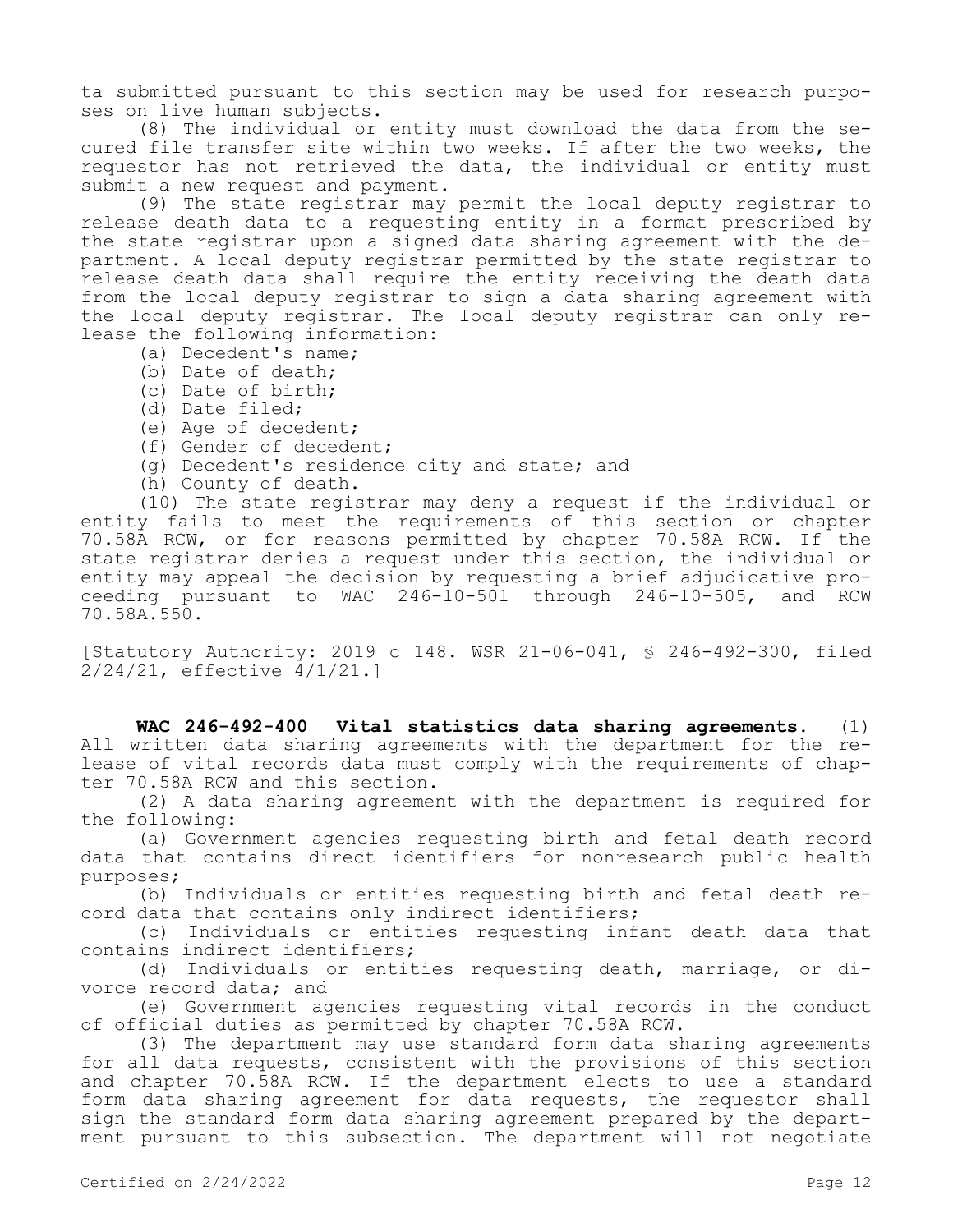the terms of standard form data sharing agreements with a requestor, except for circumstances in subsection (4) of this section.

(4) For data sharing agreements with government agencies, the department may deviate from the standard form data sharing agreement if the government agency is legally prohibited from signing provisions of the standard form data sharing agreement due to constitutional or other statutory provisions. The ultimate decision to modify the standard form data sharing agreement to accommodate a government agency's data request lies solely with the department. The government agency wishing to modify a term of the standard form data sharing agreement under this subsection must submit all of the following to the department in writing:

(a) All of the specific terms of the standard form data sharing agreement that the government agency is legally prohibited from complying with;

(b) An explanation of why the government agency is legally prohibited from complying with the term or terms; and

(c) Citation to the law or rule that prohibits it from complying with the term or terms of the standard form data sharing agreement.

(5) An individual or entity requesting vital records data under this section must comply with all the terms and conditions of the data sharing agreement. If the individual or entity violates the data sharing agreement, then the individual or entity may be guilty of a misdemeanor under RCW 70.58A.590(1), will result in the immediate termination of the data sharing agreement, and result in denial of vital records data in the future.

[Statutory Authority: 2019 c 148. WSR 21-06-041, § 246-492-400, filed 2/24/21, effective 4/1/21.]

**WAC 246-492-500 Data file production.** (1) The department retains the discretion to determine what form or format is most appropriate to provide to a particular requestor. Where the department provides data files on a routine schedule, the department may automate file production. The department may manually produce data files when deemed appropriate by the state registrar. Nothing in this chapter should be deemed to entitle any requestor to receive data in a particular form or format, and nothing in this chapter should be deemed to require the state registrar to produce the data in a particular form or format.

(2) Where the department provides data files on a routine schedule, the department may, in the discretion of the state registrar, allow a requestor to update their original data request with the department. If the department permits a requestor to update their data request, the requestor must pay the fee required by WAC 246-492-990(5).

[Statutory Authority: 2019 c 148. WSR 21-06-041, § 246-492-500, filed 2/24/21, effective 4/1/21.]

**WAC 246-492-990 Vital statistics data fees.** (1) The department shall collect nonrefundable fees as follows:

(a) One hundred seventy-five dollars per preliminary standard data file;

(b) Three hundred fifty dollars per annual final standard data file;